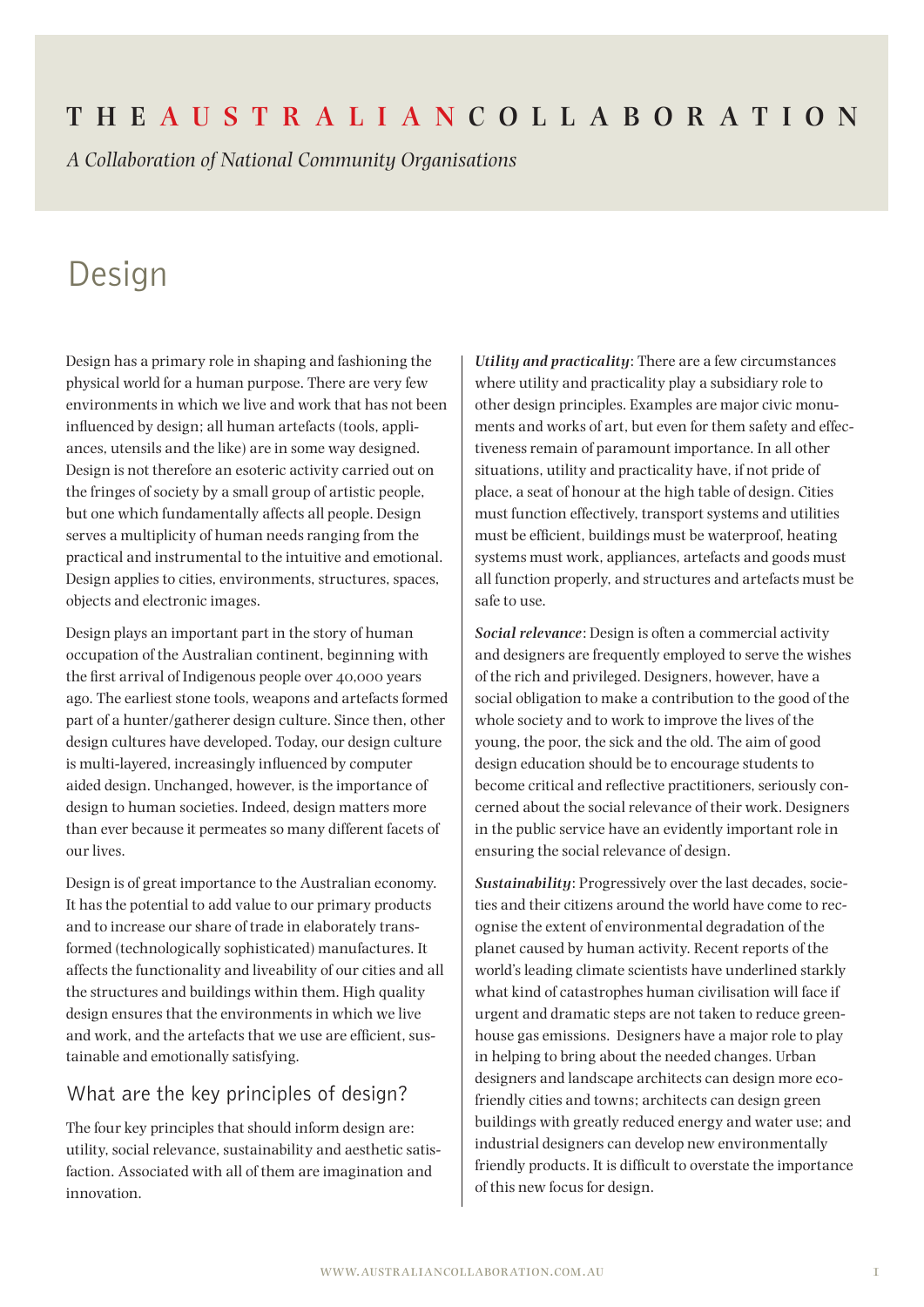*Aesthetic satisfaction*: Utility, social relevance and sustainability are design principles of great significance but design has failed to reach its full potential unless it is also able to provide aesthetic and emotional satisfaction. It is here that art needs to be married to societal relevance and functionality. All are essential for the achievement of outstanding design.

*Imagination and innovation*. Technical and artistic imagination needs to be applied to all areas of design so that design is constantly finding new and better answers for societal and environmental problems. Design must also capture the essence of its time.

## Major areas of design

*Urban design*: Urban design is the application of design to the form of our cities and towns. It has a fundamental influence on the sustainability and functionality of urban environments. It also affects the liveability and quality of public space.

The Danish urban designer, Jan Gehl, stresses to what degree the human experience of public spaces depends on the quality of the environment. Even for routine activities such as walking to a bank, shop or office, people will detour around unattractive or threatening areas in favour of more pleasing ones. Where they are looking for recreational experiences, the quality of the urban environment is of critical importance; cafes and restaurants will not open and people will not stop to sit and enjoy the urban space unless it is a pleasant and attractive one. It is also in these environments that social interactions are most likely to occur. Places that attract people also provide natural surveillance and thus increase safety.

The best urban design in Australia has drawn on these principles.

*Architectural and building design*: Architectural design has a grand history stretching over millennia and spanning all countries of the world. Buildings give us daily experiences of design. They surround us; they give us our dominant urban visual experiences, they provide shelter and we live and work in them.

Australia has had many famous architectural designers. They include Francis Greenway and John Verge in the early development of Sydney; Robin Boyd, an international design critic and designer; and Glen Murcutt, winner of

recent prestigious international awards. Today, Australian architects work all over the world. The Australian Institute of Architects is the professional representative body for architects.

*Engineers*. Engineering design spans construction, mechanical, electrical and product design. It has a pervasive influence on all aspects of our lives. Engineering structures can also be of great beauty. Australia boasts many outstanding engineering firms working all over the world. Engineers Australia is the national peak body for all engineering disciplines.

*Landscape planning and design*: There are great and longstanding traditions of landscape design in many countries including China, Persia, Moghul India and later Britain, European countries and the USA.

Australia has had distinguished landscape architects, notable among whom are William Guilfoyle, designer of the Royal Botanic Gardens in Melbourne; Edna Walling, designer of gardens in Victoria, New South Wales and Queensland; Bruce Mackenzie, designer of native parks in Sydney; and more recently Steve Calhoun and Rodney Wulff (Tract Consultants) practitioners of broader traditions of landscape planning and design. The Australian Institute of Landscape Architects is the profession's representative body.

*Interior design*: At the interface between architecture, product design and art, good interior design provides aesthetic and functional benefits for building inhabitants. While the practice of organising and configuring interiors is as old as buildings themselves, the modern interior design profession is relatively new. It encompasses many fields, from tactile soft furnishings, to visual wall and floor coverings and other specific occupant requirements. Leading interior designers practising in Australia today include Iain Halliday from Burley Katon Halliday in Sydney and Janne Faulkner from Nexus Designs in Melbourne.

*Industrial and product design*: There have been significant government initiatives in post-industrial countries supporting industrial and product design as a contributor to economic growth. Periodic reviews and task forces in Australia have also identified the potential of design to improve the competitiveness of Australian industry. The decline of manufacturing in Australia does not mean that industrial design is no longer relevant. Good design is most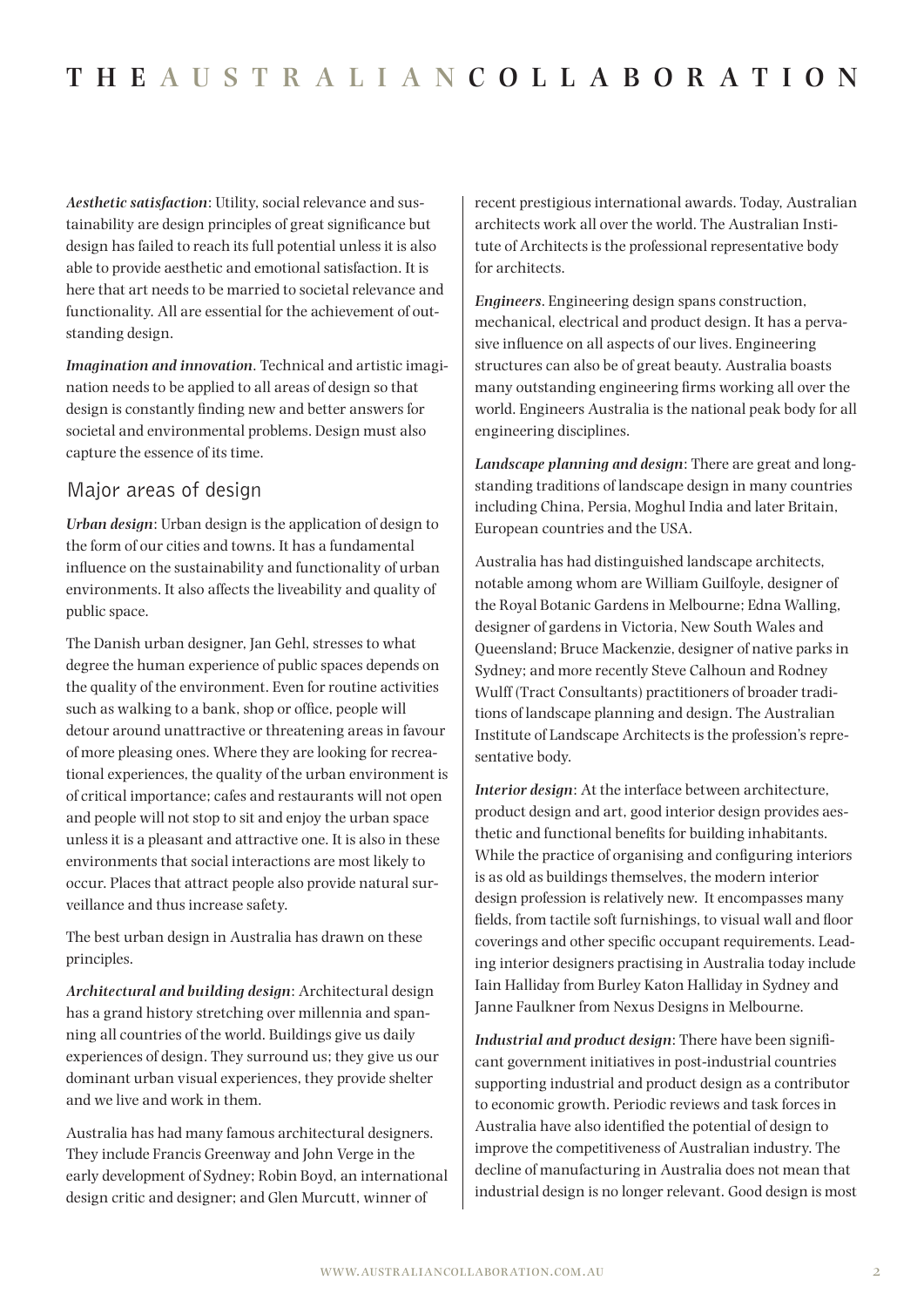likely to take place in a well-supported knowledge-based economy and this does not have to be geographically close to points of mass production. The Design Institute of Australia (DIA) is Australia's professional membership body for product designers and design businesses and for the promotion of design as a means of generating commercial and cultural wealth.

Well known Australian industrial designers include furniture designers Fred Ward and Grant Featherston. Gordon Andrews, designer of the first decimal notes, had an international design practice. Today, Australian Mark Newson is one of the world's leading industrial and interior designers. In 2005, he was selected as one of TIME magazine's 100 most influential people of the year.

*Craft design*: Arts and crafts are alive and vibrant in Australia. Craft Australia is the national advocacy organisation representing Australian craft and design at a national and international level.

*Fashion design*: Australian fashion designers have also made their mark internationally. The work of Collette Dinnigan is an example. She now has a store in Los Angeles and displays her label twice yearly in Parisian fashion parades. Martin Grant is another Australian fashion designer with a studio in Paris and an international standing.

*Graphic design*: Graphic design is seen on packaging, printed material, newspapers, magazines and billboards. It is an essential part of the merchandising of products in the Western World. The advent of the web has given an enormous boost to the role played by graphic design.

Garry Emery is one of Australia's most successful graphic designers. He has been honoured with a fellow award for his lifetime contribution to the discipline of environmental graphic design by the Society of Environmental Graphic Designers in the United States. He is the first Australian and the first non-USA based designer ever to win this prestigious award. Ken Cato is another Australian graphic designer with an international reputation. The Australian Graphic Design Association is the professional body representing graphic designers in Australia.

*Design of the moving image*: Closely related to graphic design is design of the moving image in film, television and computer games. Each of these realms now constitutes a

major industry in itself. The Australian Centre for the Moving Image in Melbourne is a world-leading centre for presentations of the moving image in all its forms.

Many design firms and many individual designers work across several of these design fields. Most of Australia's professional design bodies have annual award programs for outstanding design work.

#### Issues related to design

As the previous section illustrates, many Australian designers are well recognised internationally. There has also been some increase in awareness of the importance of design to Australia. Nevertheless, there is significant untapped potential for design to deliver further economic, social and environmental benefits for Australia. To realise this potential, a range of problems affecting the wider use and uptake of design require serious attention.

*Poor recognition of the significance of design*: Virtually every major report on design in Australia has commented on the lack of design awareness. There are strong design cultures within the various design disciplines but this is not reflected in the general community. Governments have consistently failed to understand the importance of design to the economy. Industry is insufficiently aware of the role of design in enhancing competitive advantage. Planning ministers and agencies have been slow to recognise the importance of design to the public realm and to the quality of built and natural environment.

*The lack of status for designers*: Poor recognition of the significance of design leads inevitably to a lack of standing for Australian designers. This lack of status particularly applies to the newer design disciplines. A related problem is the failure of some designers, their clients and also some principal designers to recognise that the best results require collaboration between practitioners working in different design fields; architects with landscape architects, interior designers and graphic designers for example.

*The lack of cross-disciplinary education programmes*: Design is inherently a cross-disciplinary exercise, yet there is often a lack of cross-disciplinary teaching in the vocational training and professional courses which relate to the design disciplines. Engineering and commerce students often get little, if any, exposure to the skills and concerns of architects and industrial or commercial designers.